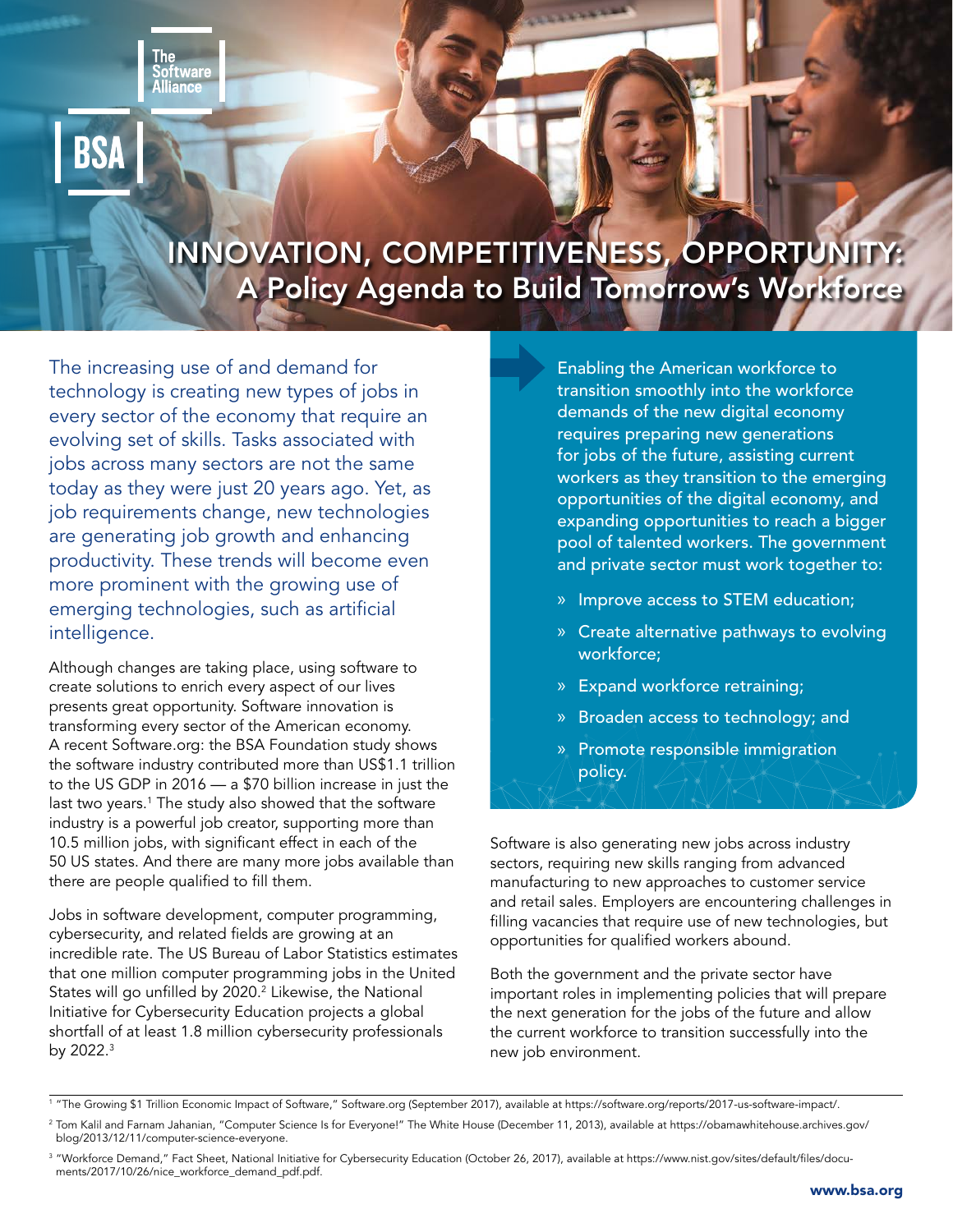

<sup>5</sup> "Beyond Point and Click: The Expanding Demand for Coding Skills," Burning Glass Technologies (June 2016), available at [https://www.burningglass.com/](https://www.burningglass.com/wp-content/uploads/Beyond_Point_Click_final.pdf) [wp-content/uploads/Beyond\\_Point\\_Click\\_final.pdf.](https://www.burningglass.com/wp-content/uploads/Beyond_Point_Click_final.pdf)

<sup>6</sup> *The Future of Jobs: Employment, Skills, and Workforce Strategy for the Fourth Industrial Revolution,* World Economic Forum (January 2016) available at [http://www3.weforum.org/docs/WEF\\_Future\\_of\\_Jobs.pdf.](http://www3.weforum.org/docs/WEF_Future_of_Jobs.pdf)

7 Sarah Kessler, "You Probably Should Have Majored in Computer Science," *Quartz* (March 10, 2017) available at [https://qz.com/929275/you-probably](https://qz.com/929275/you-probably-should-have-majored-in-computer-science/)[should-have-majored-in-computer-science/.](https://qz.com/929275/you-probably-should-have-majored-in-computer-science/)

<sup>8</sup> Data drawn from "Cybersecurity Supply and Demand Heat Map," CyberSeek, available at <http://cyberseek.org/heatmap.html>.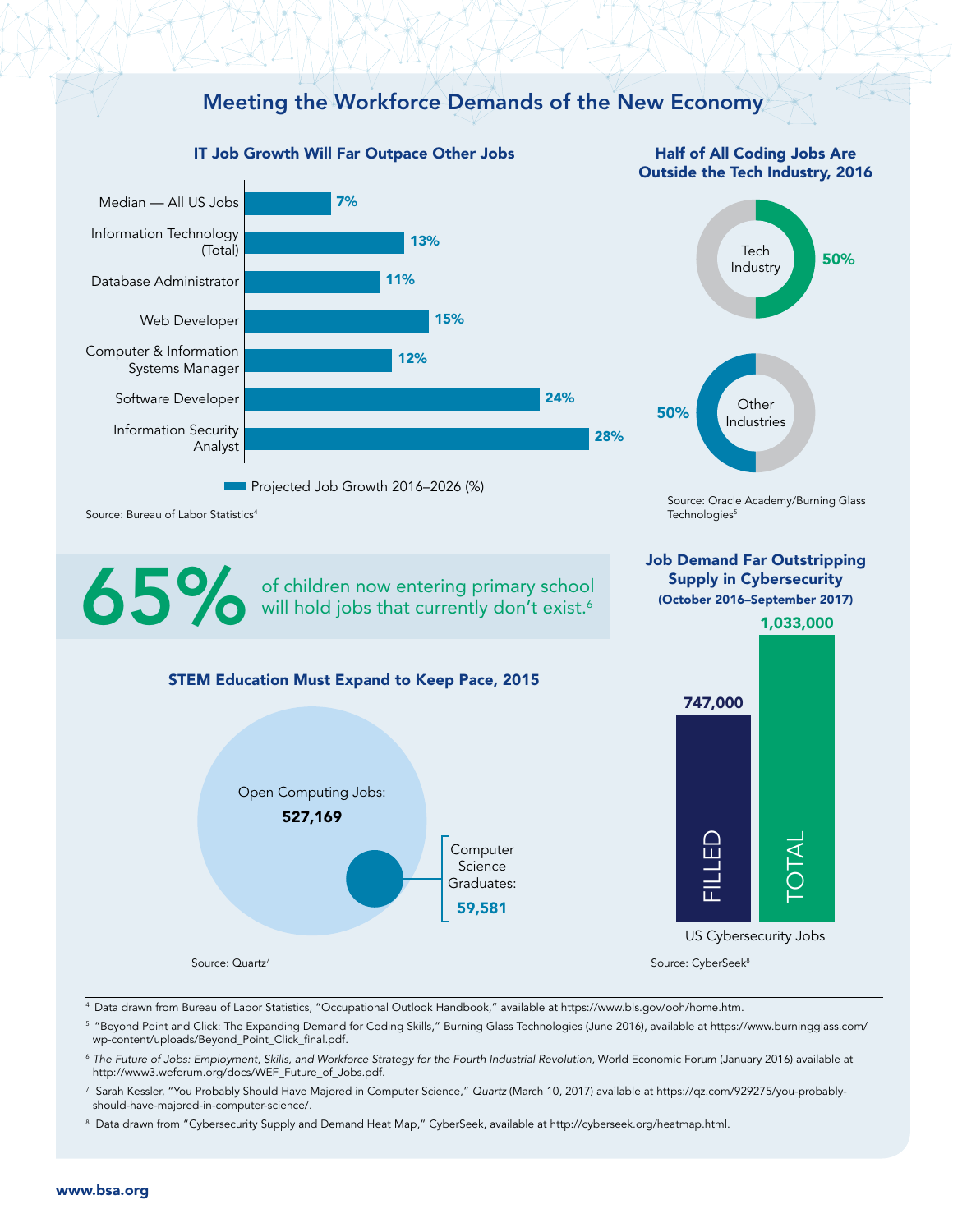# Building Tomorrow's Workforce: Why It Matters

# Investing in tomorrow's workforce:

Ensures US **Competitiveness** in a Changing Global Economy

Spurs Innovation Across Industry **Sectors** 

- Expands Economic **Opportunity** Across the United States
- Promotes Economic Security for Millions of Americans

### Improve Access to STEM Education

STEM education equips students with problem solving, critical thinking, and other abilities that are important for jobs in virtually every industry. Making STEM education inclusive and widely available builds interest in developing in-demand skills and expands the available workforce for technology-related jobs. BSA therefore supports:

Transforming K-12 STEM Education. STEM education is essential to building a highly skilled workforce, but too few students currently have access. Enhancing government investments in early STEM interventions, expanding publicprivate partnerships, re-envisioning vocational education, and training more STEM-qualified K–12 teachers are critical priorities.

Encouraging Greater Diversity and Inclusivity in STEM Education. Making STEM education more widely available — and encouraging inclusion of underrepresented

groups — through scholarships, loan forgiveness, and other initiatives will help ensure the jobs of the future are available to the entire population.

Broadening Exposure to STEM in Higher Education.

Although many students in higher education choose non-STEM areas of study, ensuring a baseline exposure to STEM fields among these students can prepare graduates in all fields to embrace technology in whatever career they may choose.

#### Aligning STEM Curricula to Real-World Demands.

Greater integration of high-demand practical disciplines, such as software engineering, data science, and cybersecurity, into computer science and other STEM curricula will ensure investments in STEM education translate into a qualified, highly skilled workforce.

## Expand Workforce Retraining

Emerging technologies will create new jobs and change the skills demanded in many existing jobs. In addition to preparing the next generation workforce, we must ensure the current workforce has access to the skills needed as the job market evolves. Policies that promote access to training in 21st century skills for workers seeking to adapt to new professional demands can ensure that the evolving economy leaves no one behind. BSA therefore supports:

#### Investing in Mid-Career Training in High-Demand Tech Skills. Congress should establish mid-career retraining programs to provide American workers with high-demand cybersecurity and IT skills, helping match qualified workers to growing occupational fields. Tax incentives to offset

#### Preparing Employees for Advanced Manufacturing.

programs could also pay dividends.

costs to workers for specialized training and certification

Programs such as the Manufacturing Extension Partnership can allow employees to access training to let them take full advantage of advanced manufacturing technologies.

Increasing Training and Reskilling to Prepare Veterans for Careers After the Military. Military personnel develop talents and skills needed for success in the private sector during their service, but training and certification with specific industry technology platforms can facilitate their successful transition. Targeted training and reskilling programs for transitioning military and veterans and their families will expand the high-tech workforce and create new opportunities for veterans.